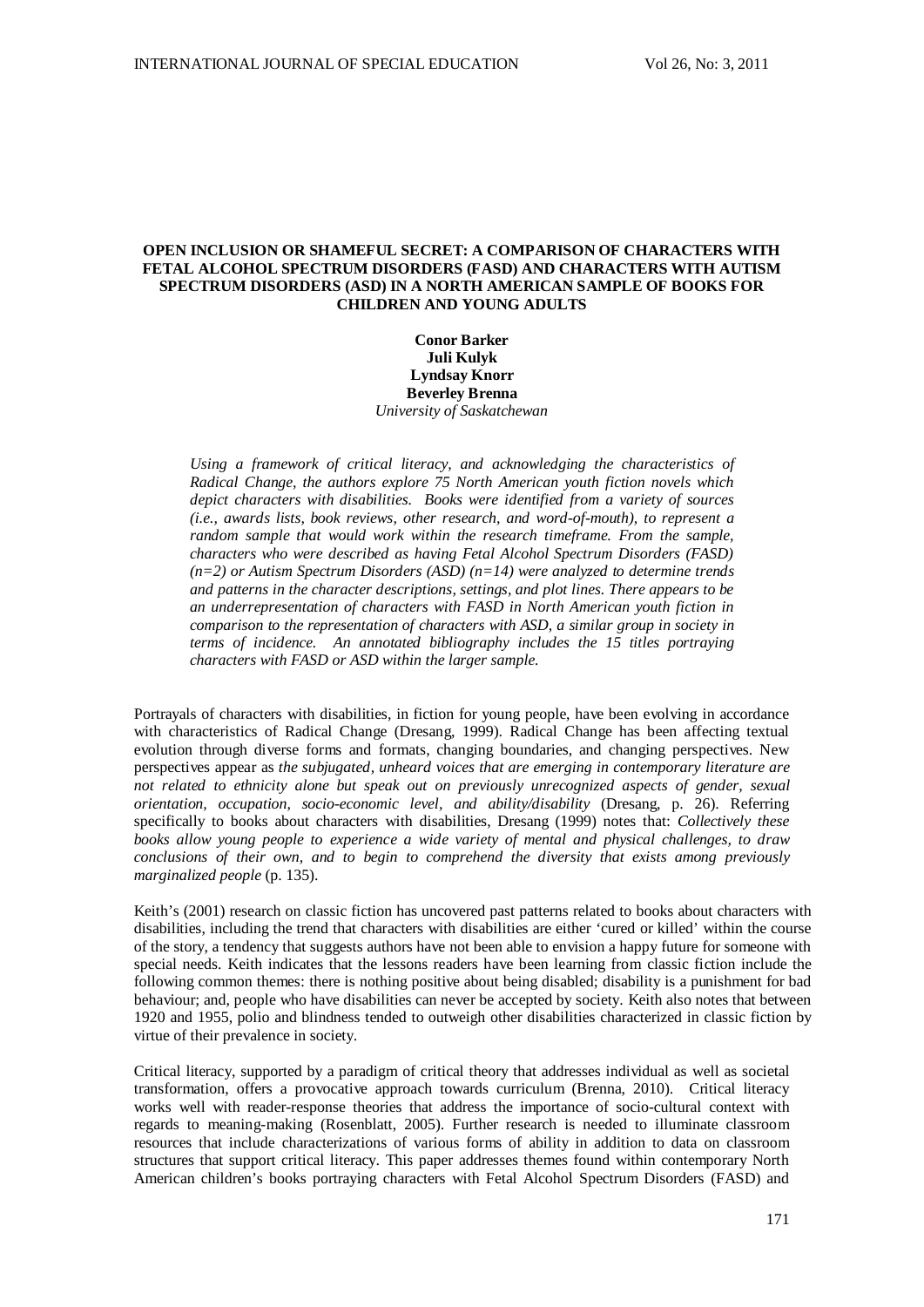Autism Spectrum Disorders (ASD), setting a discussion of these books within a context that extends the lens to arts and culture as representative of societal understandings and stereotypes.

In addition to recommendations for educators, it is important that current studies suggest implications for further research regarding portrayals of disability in literature. The relationship between historical landscapes and their subsequent literary exchange is fertile ground for explorations of work in context. An examination of how changes in societal construction of disability have evolved over time, in relation to various textual forms, is rich with potential. Within the context of critical literacy, consideration of the social importance of an awareness of societal change is also suggested as territory for examination.

#### *Incidence and Prevalence Rates of FASD and ASD*

As we consider the experiences of people with FASD and ASD in North American society, we turn to definitions of the possible scope of the disorders, in addition to incidence and prevalence rates, as ways of engaging in an understanding of individuals with FASD and ASD. In addition, an identification of incidence rates allows us to explore local landscapes and suggest connections between place and artistic representation.

Autism Spectrum Disorder (ASD) is defined by impairments in social skills, difficulties in communication, and the presence of stereotyped or repetitive behaviours (American Psychiatric Association, 2000). The term ASD includes autism, pervasive developmental disorders (PDD), Rett syndrome, childhood disintegrative disorder, and Asperger's syndrome. These various autism diagnoses are linked by social and communicative features as well as the presence of abnormally focused interests or activities (Oullette-Kuntz et al, 2006). While a number of studies have attempted to determine prevalence rates of ASD, identification is difficult as diagnosis is based on clinical behavioural observations (Grether, 2006). Changes in the definition of an ASD diagnosis and lack of agreed upon standardized instruments further complicate the issue of determining rates of occurrence (Grether). Despite difficulties obtaining valid diagnostic data, three comprehensive American studies suggest that ASD incidence rates involve 6-7 cases in 1000 births (Grether).

Over the last few decades, ASD's increasing popularity in diagnosis can be partially attributed to: the inclusion of many varying but similar definitions within the spectrum thus increasing the potential for diagnosis; the addition of diagnostic criteria to the DSM-IV; increased public awareness; increased availability of therapeutic services; and the possibility that rates are actually increasing as a result of environmental factors (Grether, 2006). The increase in diagnoses of autism suggest potential relationships regarding changes in literature, namely that more characters will be developed presenting autism as a distinguishing feature; that an understanding of the nature of autism will be more prevalent in the most contemporary of the titles surveyed; and that aspects of current presentations of ASD in literature will lend themselves to critical literacy discussions in terms of patterns and trends.

Fetal Alcohol Spectrum Disorder (FASD) refers to the range of characteristics and disabilities that can occur from prenatal alcohol exposure (Green, 2007). Fetal alcohol spectrum disorder (FASD) is an umbrella term used to collectively refer to the wide range of effects caused by the consumption of alcohol during pregnancy (Chudley et al., 2005; Ryan, Bonnett, & Gass, 2006; Saskatchewan Learning, 2004). These effects differ in each individual but often include forms of physical, mental, behavioural, and learning disabilities which persist into adulthood and therefore have varying impacts across the lifespan (Chudley et al.). The term FASD is not a diagnostic term but instead refers to the spectrum of disorders that are caused by the maternal consumption of alcohol (Chudley et al.). Three diagnostic categories exist within the umbrella term: fetal alcohol syndrome (FAS), partial fetal alcohol syndrome (partial FAS), and alcohol-related neurodevelopmental disorder (ARND), each category displays its own set of associated characteristics (Chudley et al.).

Prenatal alcohol consumption is known to adversely affect the unborn child, resulting in a gamut of lifelong developmental disabilities and hardships (Connor & Streissguth, 1996). The range of effects caused by prenatal alcohol exposure varies among individuals, but it is generally characterized by primary disabilities in the following areas: executive functioning skills that affect planning and abstract thinking (Connor, Sampon, Bookstein, Barr, & Streissguth, 2000); cognitive capacity (Olson, Feldman, Streissguth, Sampson, & Bookstein, 1998); memory and behaviour (Streissguth, 2007); social skills (McGee, Fryer, Bjorkquist, Mattson, & Riley, 2008); and impulse control (Connor et al., 2000; Streissguth, 2007).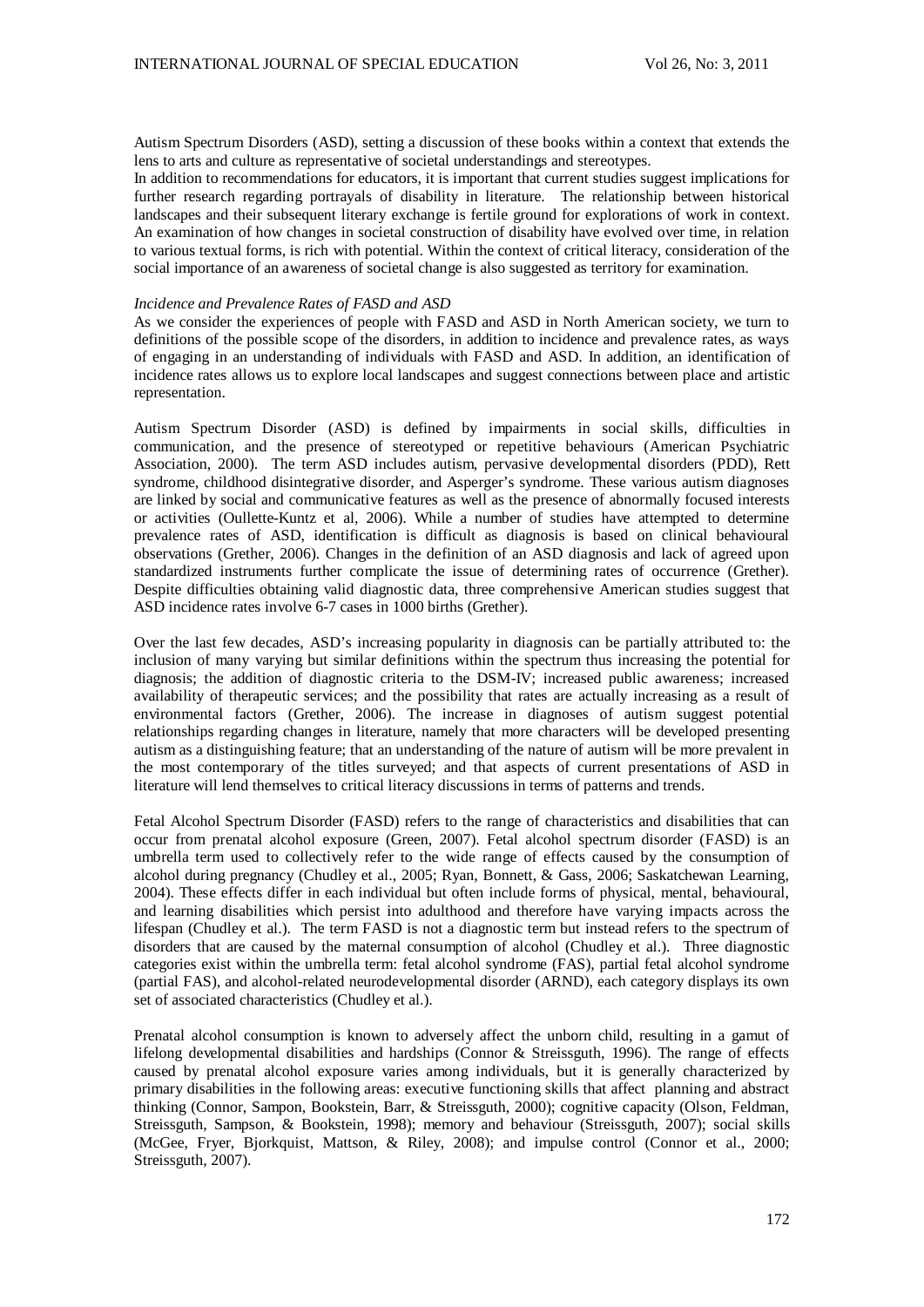Individuals with FASD also exhibit secondary disabilities, which occur after birth and are direct manifestations of primary disabilities. These can include, but are not limited to, mental health problems, inappropriate sexual behaviours, disrupted school experience, and trouble with the law (Government of Canada, 2007; Saskatchewan Learning, 2004). Secondary difficulties hinder the ability of individuals with FASD to behave in socially acceptable ways, and therefore discourage the successful formation of positive peer relationships (Kelly, Day, & Streissguth, 2000; Thomas, Kelly, Mattson, & Riley, 1998). Since children and adolescents with FASD may not comprehend basic social skills, they are at risk for being socially rejected by peers and developing maladaptive behaviour patterns (McGee, Bjorkquist, Price, Mattson, & Riley, 2009). An outcome of ingrained maladaptive behaviour patterns may be increased involvement in illegal activity, and youth with FASD are presently overrepresented in the juvenile justice systems around the world (Fast, Conry, & Loock, 1999).

Fetal Alcohol Spectrum Disorder not only affects the individual, but also the family, community, and all of society (Saskatchewan Learning, 2004). Parents of children with FASD often struggle with their offsprings' numerous behaviour problems, and find it extremely challenging to keep their children involved in social activities, as well as collaborate with school personnel (Brown & Bednar, 2004). It is projected that 9 out of every 1,000 Canadian babies are born with FASD each year (Public Health Agency of Canada, 2003) and in high-risk communities (i.e. Aboriginal populations, rural areas, and isolated northern communities) the rates may be as high as one in five (Health Canada, 2001). In terms of the current prevalence of FASD diagnoses, one might expect literary representations in kind, as well as differentiation between FASD as an umbrella term and its related diagnostic features. Patterns and trends within titles portraying characters with FASD could be contextualized within a critical literacy framework, just as we previously discussed the potential for books about characters with ASD to lend themselves to such usage. When examining the North American incidence of ASD (6-7 in 1000) and FASD (9 in 1000), we note the higher proportion of the latter, making it likely that more individuals with FASD will participate in the school system as well as in society. In spite of being a population with a higher incidence rate, there appears to be less research available regarding FASD in comparison to ASD, at least so it would seem from our general literature review.

Interestingly, in our examination of a set of 75 North American novels for young people, few titles appear that include characters with FASD, while many characters appear with ASD traits. We ponder the reasons for this discrepancy, and suggest that further research is required to explore its roots. Has artistic attention been focused on creating characters with ASD (more closely associated with Caucasian, uppermiddle class families) rather than FASD (closely associated with vulnerable and marginalized populations)? Could this discrepancy have a market value component? Have particular gifted individuals with ASD—Temple Grandin, among others—offered support for an ideology that purports the positive contributions individuals with ASD may offer society (O'Neil, 2008), while we as a society have yet to publically celebrate the gifts of particular people with FASD? For whatever reasons, society's attention to FASD is noticeably limited. The following discussion serves to highlight this discrepancy by comparing and contrasting North American children's novels that portray characters with FASD and ASD.

#### **Method**

This study examined a combined sample of 75 North American children's novels, comprised of 50 works written in Canada and described in a previous study (Brenna, 2010) and 25 works written in the United States. From the Canadian sample of 50 books, we located one book portraying a character with FASD and four books presenting characters identified with autism. Widening the sample to include 25 American novels for young people, we focused on a second book depicting a character where the possibility of FASD is referenced fleetingly, as well as 9 more books offering characters with autism. The basis for our discussion of novels portraying FASD and ASD is thus a sample of 15 books, with a total of 16 characters under scrutiny as one of the books involves a set of twins with autism.

Our book-selection methods involved searching titles from awards' lists, exploring book reviews where 'disability' was a key word, perusing research conducted by other sources (Greenwell, 2003; Prater & Dyches, 2008), and word-of-mouth. We estimate our sample of 75 books to be generally representative of contemporary North American children's books in the field but certainly not an all-inclusive list. From the sample, characters who were described as having Fetal Alcohol Spectrum Disorders (FASD) (n=2) or Autism Spectrum Disorders (ASD) (n=14) were analyzed toward considerations of trends and patterns across a number of pertinent categories.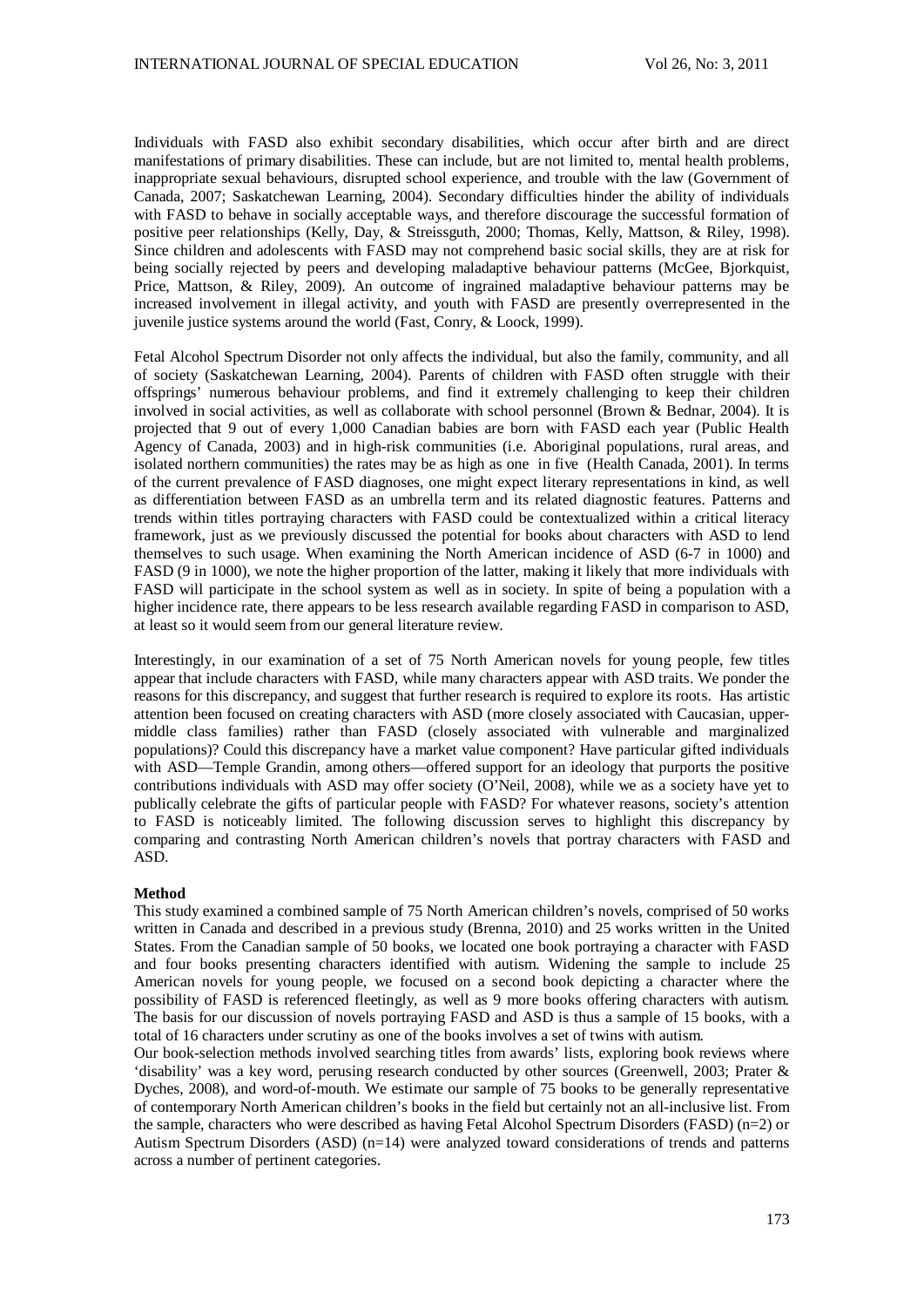An adaptation of Berg's (2009) content analysis allowed us to identify elements across this sample of 15 novels, including characterization (age, gender, disability, sexual orientation, ethnicity, self-image, family composition, special gifts), setting, time period, search for a cure, whether the character died in the course of the story, whether the disability is related to the story's plot, age range of the audience, point of view, format, and time frame of the story. A qualitative lens offered the opportunity to complete content analysis charts through which to consider patterns and trends in the collected data, and allowed us to observe the themes at work within this study sample of texts. While interesting patterns emerged, it is important to note that these observations must be contextualized within the study sample, and are not necessarily a predictor of all books in the field.

#### *Findings*

Our sample suggests that there are many more books depicting ASD than there are books depicting FASD. While 13 books represented characters with ASD within the sample of 75 North American titles, including three American titles where the references to autism are merely implicit, only two titles emerged that portray characters with FASD, and in the one American title included in this total, the references to FASD are fleeting and tentative. In the single American title that alludes to FASD— Gantos' (2003) *Joey Pigza Swallowed the Key*—the storyline centres on a ten-year-old boy diagnosed with Attention Deficit Hyperactivity Disorder (ADHD). Joey's mother admits to having consumed alcohol during pregnancy, although she warns Joey not to take the connection any further. The two other novels in Gantos' series do not even imply FASD and no mention is made within either of them regarding prenatal alcohol consumption by Joey's mother.

A consideration of audience age provided the following findings. In the Canadian portion of the sample, three titles are for intermediate readers ages 11 and up while two titles are for young adult audiences ages 14 and up. No titles are intended as junior fiction for ages eight and up. In the American portion of the sample, six titles are for intermediate readers and three titles are for young adults with one title for all ages and no titles specifically for junior readers.

The characters with ASD varied across age and gender, but did have some marked similarities. The age range spanned from 5-20. In almost all of the novels, the characters were of nondescript ethnic origin, suggesting a 'white, middle-class' background, while one character's family was briefly described as Greek-Canadian. Both characters with FASD were male, and while 3 characters with autism were female, 11 characters with autism (including a set of twins) were male. This proportion of female characters to male characters in terms of autism correlates with statistics indicating a higher incidence of autism in males (Grether, 2006).

In the American titles, the characters with ASD came from many areas of the United States, but were generally contextualized in small, rural communities. In the Canadian titles, Canadian place names (both rural and urban) were mentioned. Each of the characters in the American texts came from intact, two parent, heterosexual homes, while two of the four Canadian texts dealing with ASD characterized single mothers. The single Canadian text dealing with FASD, as well as the American text dealing with FASD, characterized single mothers, as well. The lone character in the American FASD sample was depicted in a home with multiple and dysfunctional caregivers.

There were also some unique features to the way particular disabilities were addressed among the books in the study sample. In the majority of the American texts, for example, a theme of the books often included the 'hope for a cure' to ASD, leading to disappointment when this hope was not realized. This is contrasted by two particular storylines, one where the character with autism was depicted in adulthood, and the other where the character that has autism was depicted as a child detective whose autism helped him solve mysteries. Largely, in the American sample, discussion around a child's ASD was negative, suggesting that ASD is entirely undesirable, although these text also included a recognition of positive attributes 'despite' the ASD. None of the texts in the Canadian sample addressed the idea of a cure. In the Canadian sample, while there were challenges for the characters with ASD, these characters were depicted positively throughout their texts, from first-person and/or third-person perspectives.

In the American texts, Keith's (2001) suggestion that the lessons readers have been learning from classic fiction in terms of seeing 'nothing positive about disability' seems to be upheld on a number of occasions. In the five Canadian texts, however, searching for a 'cure' was not part of the storyline, and positive and negative character traits seemed to be relatively balanced. In the North American sample, there appeared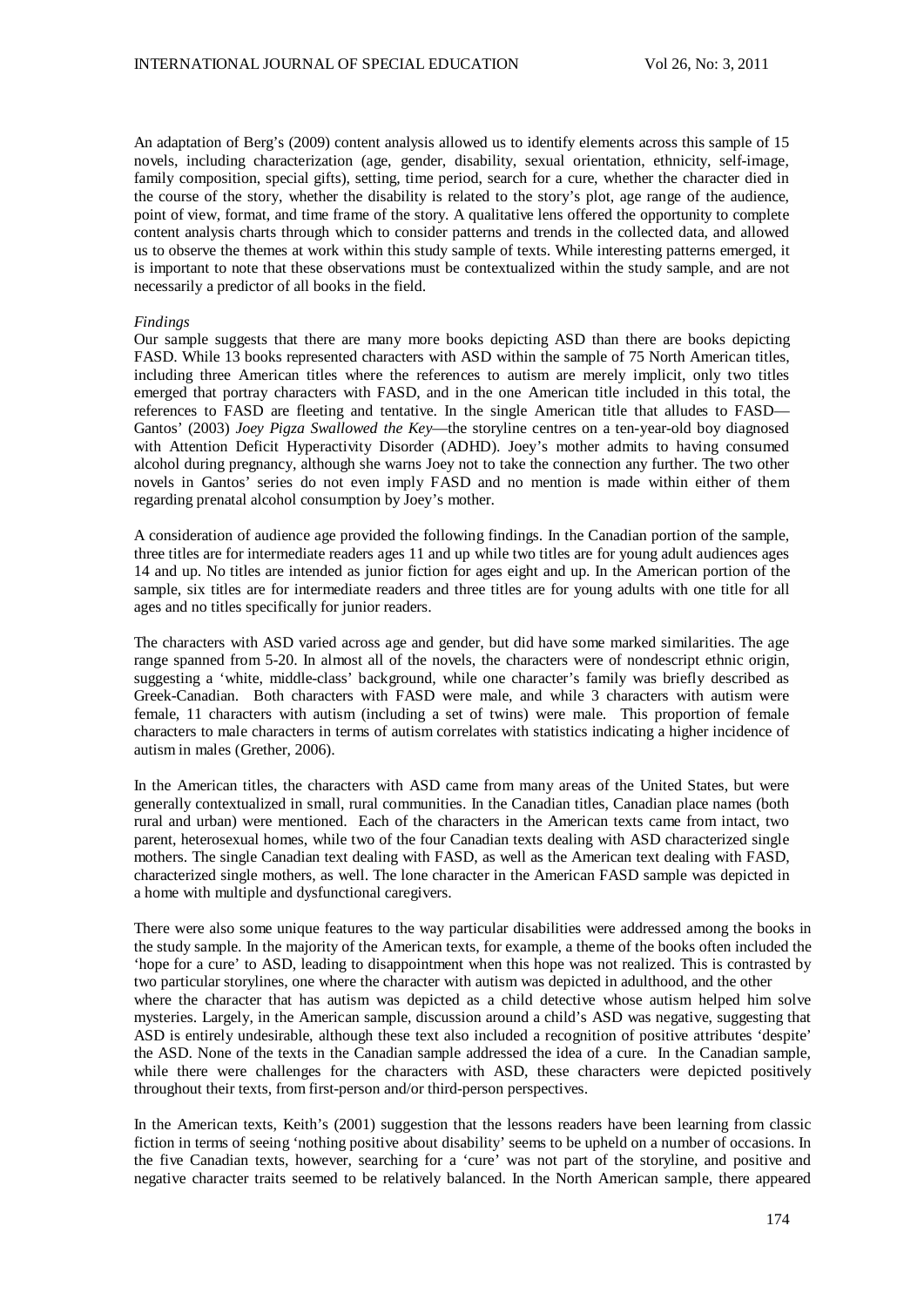evidence to suggest that contemporary texts contrast with Keith's (2001) statements about how classic texts depict disability as punishment for bad behaviour, as well as offer pictures of permanent societal rejection. In no case was disability portrayed as something the character 'deserved' based on past actions, and the characters were contextualized within communities rather than as social isolates.

Point of view also contributed to the 'problem' nature of children with ASD within the American texts. Four characters were primarily described from the perspective of a family member who was troubled by the presence of ASD. Four books came from a third person narrator perspective, and only one was written from the perspective of a character with ASD. All of the personal accounts (both the first-person and the family member's perspectives) presented frustration with the problem of ASD, while the third person stories tended towards a more strength-based perspective. In the sample of Canadian texts, the 'problem' nature of ASD was not the focus of the characterization. Four characters were described from the third person perspective of sibling narrators, and one character related her own story through the use of a first-person journal.

ASD was recognized and named in 10 of the 13 North American books we explored within the sample of 75 books. FASD was only explicitly dealt with in one of the two books we located that discussed or implied FASD, and in the book where FASD was merely implied, it seemed shrouded in secrecy. In the two sequels to this title, there was no further mention of the possibility of FASD, and the boy's behaviour was simply referred to as 'attention problems.' With the grandiose and over the top portrayals of the symptoms of ASD in the American sample, the FASD condition was, in comparison, subdued, hidden, and taboo.

In contrast with the negative depiction of the mother in the single American title that seemed to portray a character with FASD, within the Canadian sample, the home of the lone character with FASD was described in positive terms. Although the character lived with a single mother after his father abandoned the family, the parenting was consistent and caring, and readers have the sense of a stable, if economically disadvantaged, environment for this boy.

#### **Discussion**

While ASD and FASD have similar rates of incidence in society, ASD seems more socially acceptable within the context of our sample of 75 novels, both in its actual presence, as well as in the general balance of positive and negative characteristics with which it is depicted. In the American sample, however, characters with ASD tended towards a more negative portrayal, compared to the few books in the Canadian sample. Our rationale for these trends can only be conjecture. Perhaps the suggestion that ASD is perceived as more common in highly educated and middle to upper class homes has led to a more frequent presence of ASD in children's literature (Grether, 2006). Perhaps a greater movement towards inclusion of children with autism in particular schools has had some effect on more positive portrayals in children's literature.

In comparison to the greater inclusion of characters with ASD in the children's novels of our sample, people with FASD seem to be underrepresented in children's literature. Perhaps there is an intrinsic message within the exclusion of characters with FASD, implying that FASD is preventable and therefore there is a degree of blame and shame associated with it. This blame and shame may prevent authors from wishing to deal with the subject of FASD within children's and young adult stories. This stigma is not present for characters with ASD, perhaps making them more 'palatable' as subject material. Such discrepancy between the inclusion of FASD and ASD in books is unfortunate, as people with FASD need to see their personal issues represented in books just as strongly as any other group, and readers need to experience diversity in texts as this diversity offers the opportunity for 'windows' as well as 'mirrors' (Galda, 1998).

In the Joey Pigza novels, the sense of embarrassment and shame regarding the allusion to FASD is the most pressing reflection of how FASD may be perceived by the general population. While ASD is prominent in pop culture, FASD is stigmatized, despite the similar prevalence rates. While ASD is becoming a 'cause' through celebrity awareness campaigns and charity endeavours, FASD is still the unmentionable and shameful secret that remains hidden. Perhaps this is where the next major trend will need to appear in terms of Radical Change characteristics as unheard voices evolve further into print. Within such an evolution, we expect to see differentiation between characters portrayed with FASD or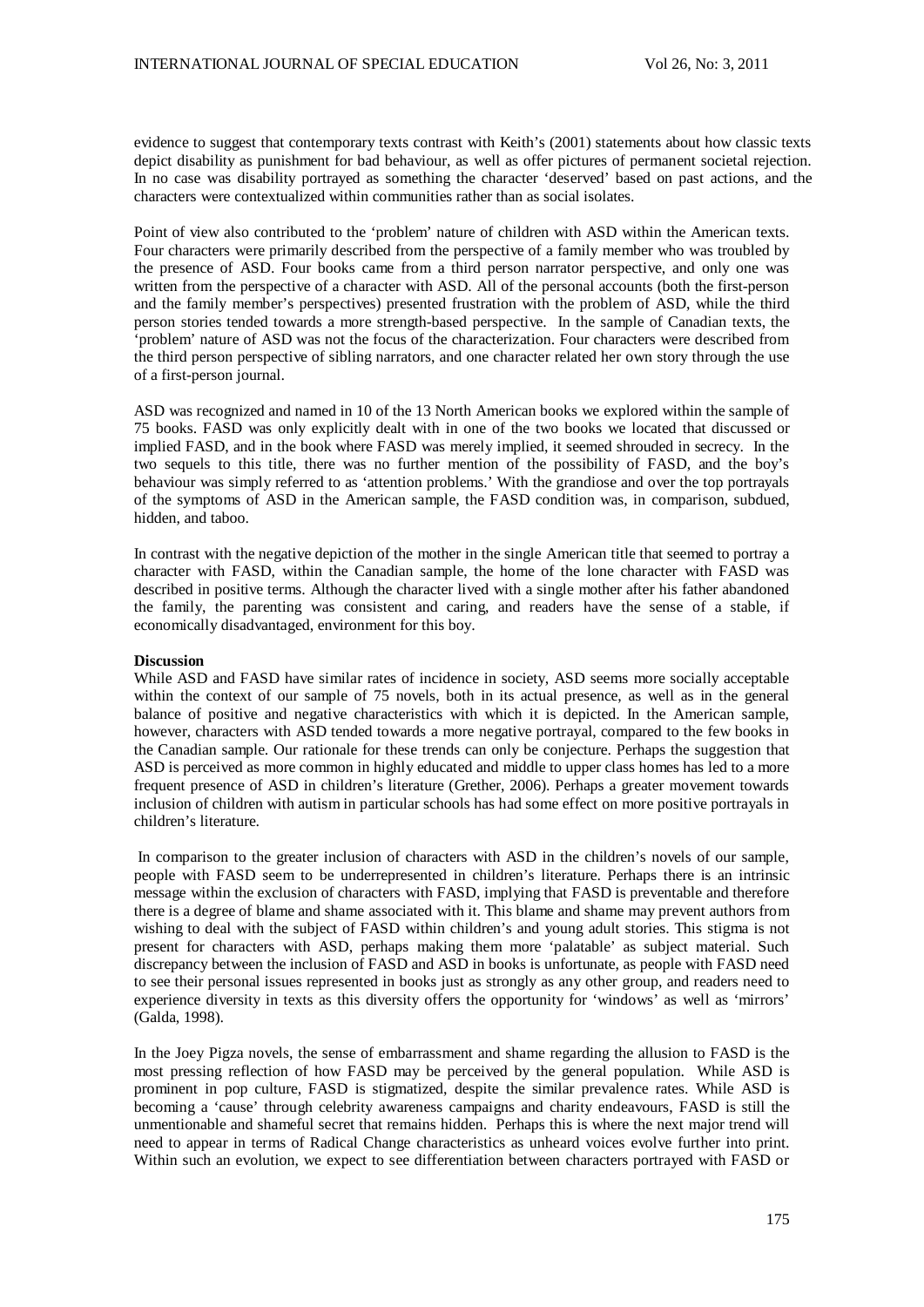ASD, where diversity within each of these marginalized groups may begin to appear more strongly through their depictions in children's literature.

Our research was conducted to examine patterns and trends in a sample of North American children's novels portraying characters with disabilities. The main goal of the research was to study and identify appropriate resources for inclusive classrooms through consideration of patterns and trends within this sample of titles and make specific recommendations for further research. The data appears to contain a concerning trend in the underrepresentation of characters with FASD, compared to a greater representation of books with characters who have ASD. Given the interesting lack of correlation between the novels and the incidence and prevalence rates of both ASD and FASD, this trend in the data juxtaposes Autism and FASD as something worth pursuing further in a wider sample.

The most striking trend in our sample of 15 books that included characters with FASD and ASD was the abundance of titles with ASD characters compared to FASD characters. Generally, characters were presented with non-descript ethnic origins. Characters with ASD generally came from stable, two-parent heterosexual homes, while characters with FASD came from single-mother homes. As far as storytelling perspectives, narratives from family members tended to describe the negative characteristics of the disabilities, while third-person narratives tended towards a more strength-based focus. When ASD symptomology was described within the thirteen target novels, it was generally grandiose; within the two target novels concerning FASD, this spectrum disorder was presented subtly, almost secretly. While there was often a search for a cure with ASD, FASD as a condition was unaddressed and even explained away as 'attention problems.'

The comparison of the number of books about characters with FASD to the number of books about characters with ASD inspired many questions. We wonder whether this trend is worldwide in terms of the underrepresentation of FASD in critical conversation.

FASD is often associated with secrecy and shame, quite possibly due to its preventable nature. We wonder if this shame is the reason for its marginalization in children's literature, and possibly the reason for a marginalization of people with FASD in general. The trends with the incidence of ASD largely affecting more affluent families, compared to FASD incidence being linked to issues of poverty and addiction, may be an additional reason for this marginalization. Schools have the capacity to inspire change towards social justice through the inclusion of books, stories, and lived experiences of those with FASD. We believe that children with FASD need to be represented in school resources, just as all children benefit from positive role models and an affirmation of personal strengths, resilience, and hope.

Further research is necessary to actively seek out the number of books that depict characters with FASD, in addition to research on societal supports for individuals with FASD in relation to the supports given to individuals with ASD. There needs to be advocacy for delineations of diversity within literature, and such advocacy should highlight the strengths of individuals with FASD (i.e., capacities for caring and emotional responsivity). This sample of novels demonstrates that unlike classic fiction where disabilities were characterized in connection to their prominence in society (Keith, 2001), it appears that incidence and prevalence rates are no longer an important factor in decisions about characterization. Rather, it is the relationship society has with a particular disability, be it either social acceptance or stigma, that seems to be influencing depictions of characters with disabilities.

Encouragement may be needed for authors who write for ages eight to ten, as no junior novels dealing with characters who have FASD or ASD were evident in the sample of books in this study. In addition, considerably more male than female characters with FASD or ASD appeared in the sample, indicating that perhaps gender is playing a role in the characterization of particular spectrum diagnoses. As there is research to suggest that more males than females are currently diagnosed with autism, it appears that the social construction of characters in this regard is evidence based (Grether, 2006).

In terms of supporting inclusive classrooms, a focus on differences rather than a strict focus on deficits is integral for respectful and supportive educational practices. Further research is needed as we compare the treatment of FASD and ASD in socio-cultural artefacts, including children's fiction, seeking to understand the manner in which disability is defined and affected by social contexts. O'Neill (2008) reminds us that rather than looking for deficits, society should be identifying differences: differences in social interactions, differences in intelligence, differences in communication, and differences in coping.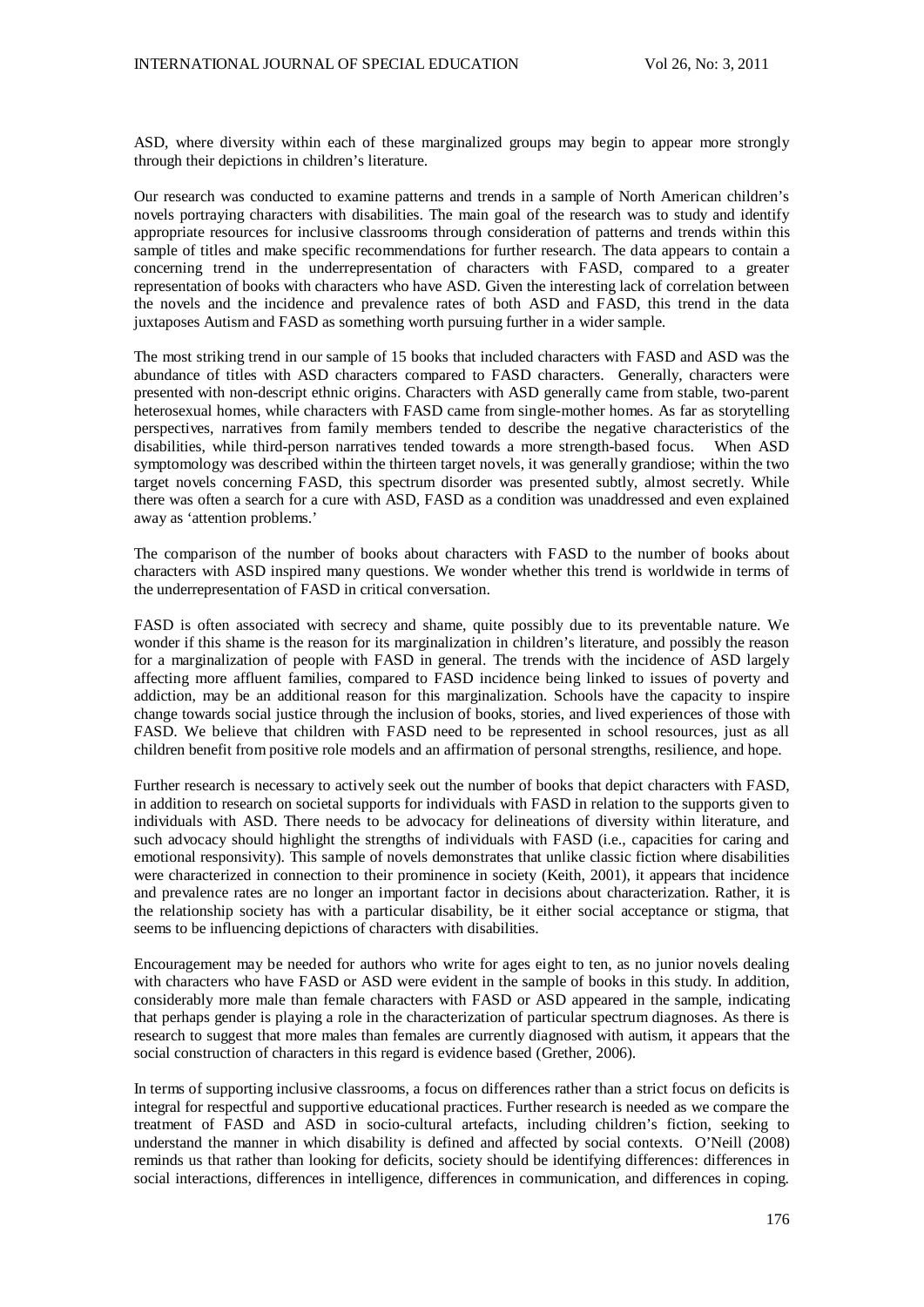As research increases regarding FASD in North America, it is predicted that more on this topic will appear in creative and artistic work, including children's fiction. We hope that further appear in creative and artistic work, including children's fiction. acknowledgements evolve regarding the range of people's abilities within individual profiles of characters with FASD and ASD. With heightened attention, an increase of community supports can be predicted. The community can then reflect aspects of lived lives currently invisible in North American children's literature, promoting the respect offered by open inclusion rather than the stigma surrounding *shameful* secrets.

#### **References**

American Psychiatric Association (2000). *Diagnostic and statistical manual of mental disorders*.  $4^{\text{th}}$  ed. Washington, DC: author.

Berg, B. L. (2009). *Qualitative research methods for the social sciences* (7th ed.). Toronto: Allyn & Bacon.

Brenna, B. (2010). *Characters with disabilities in contemporary children's novels: Portraits of three authors in a frame of Canadian texts*. Unpublished doctoral dissertation, University of Alberta.

Brown, D. J., & Bednar, M. L. (2004). Challenges of parenting children with a fetal alcohol spectrum disorder: A concept map. *Journal of Family Social Work, 8*(3), 1-18. doi:10.1300/J039v08n03\_0 1

Chudley, A. E., Conry, J., Cook, J. L., Loock, C., Rosales, T., & LeBlanc, N. (2005). Fetal alcohol spectrum disorder: Canadian guidelines for diagnosis. *Canadian Medical Association Journal, 172*, S1- S21.

Connor, P. D., & Streissguth, A.P. (1996). Effects of prenatal exposure to alcohol across the life span. *Alcohol Health and Research World, 20*, 170-174.

Connor, P.D., Sampson, P.D., Bookstein, F.L., Barr, H.M., & Streissguth, A.P. (2000). Direct and indirect effects of prenatal alcohol damage on executive function. *Developmental Neuropsychology, 18*(3), 331-354.

Dresang, E. T. (1999). *Radical change: Books for youth in a digital age*. New York: H. W. Wilson.

Fast, D, K., Conry, J., & Loock, C. A. (1999). Identifying fetal alcohol syndrome among youth in the criminal justice system. *Development & Behavioral Pediatrics,* 20(5), 370-372.

fetal alcohol spectrum disorders. *American Public Health Association, 12*, 2098-2101.

Galda, L. (1998). Mirrors and windows: Reading as transformation. In T. E. Raphael, & K. H. Au (Eds.), *Literature-based instruction: Reshaping the curriculum* (pp. 1 – 11). Norwood, MA: Christopher Gordon Publishers.

Government of Canada. (2007). *What is FASD? Fetal alcohol spectrum disorder.* Ottawa: Author.

Green, H. J. (2007). Fetal alcohol spectrum disorders: Understanding the effects of prenatal alcohol exposure and supporting students. *Journal of School Health, 77*(3), 103-108.

Greenwell, B. (2004). The curious incident of novels about asperger's syndrome. *Children's Literature in Education*, 35 (3), 271 – 284.

Grether, J. K. (2006). Epidemiology of autism: Current controversies and research directions. *Clinical Neuroscience Research 6*, 119-126.

Health Canada. (2001). *Framework for the First Nations and Inuit Fetal Alcohol Syndrome/Fetal Alcohol Effects Initiative.* Ottawa: Minister of Public Works and Government Services.

Jones, K. L., & Smith, D.W. (1973). Recognition of fetal alcohol syndrome in early infancy. *Lancet 2,*  999-1001.

Keith, L. (2001). *Take up thy bed & walk: Death, disability and cure in classic fiction for girls*. New York: Routledge.

Kelly, S.J., Day, N., & Streissguth, A. P. (2000). Effects of prenatal alcohol exposure on social behaviour in humans and other species. *Neurotoxicology and Teratology, 22*(2), 143-149.

McGee, L. C., Bjorkquist, A. O., Price, M. J., Mattson, S. N., & Riley, P. E. (2009). Social information processing skills in children when histories of heavy prenatal alcohol exposure. *Journal of Abnormal Child Psychology, 37*(6), 817-830. doi:10.1007/s10802-009-9313-5

McGee, L.C., Fryer, L.S., Bjorkquist, A.O., Mattson, N. S., & Riley, P. E. (2008). Deficits in social problem solving in adolescents with prenatal exposure to alcohol. *American Journal of Drug and Alcohol Abuse, 34*(4), 423-431.

O'Neil, S. (2008). The meaning of autism: Beyond disorder. *Disability & Society 23*(1).

Olson, H. C., Feldman, J. J., Streissguth, A. P., Sampson, P. D., & Bookstein, F. L. (1998). Neuropsychological deficits in adolescents with fetal alcohol syndrome: Clinical findings. *Alcoholism: Clinical and Experimental Research, 22*(9), 1998-2012.

Prater, M. A., & Dyches, T. T. (2008). Books that portray characters with disabilities: A top 25 list for children and young adults. *Teaching Exceptional Children*, 40 (4), 32 – 38.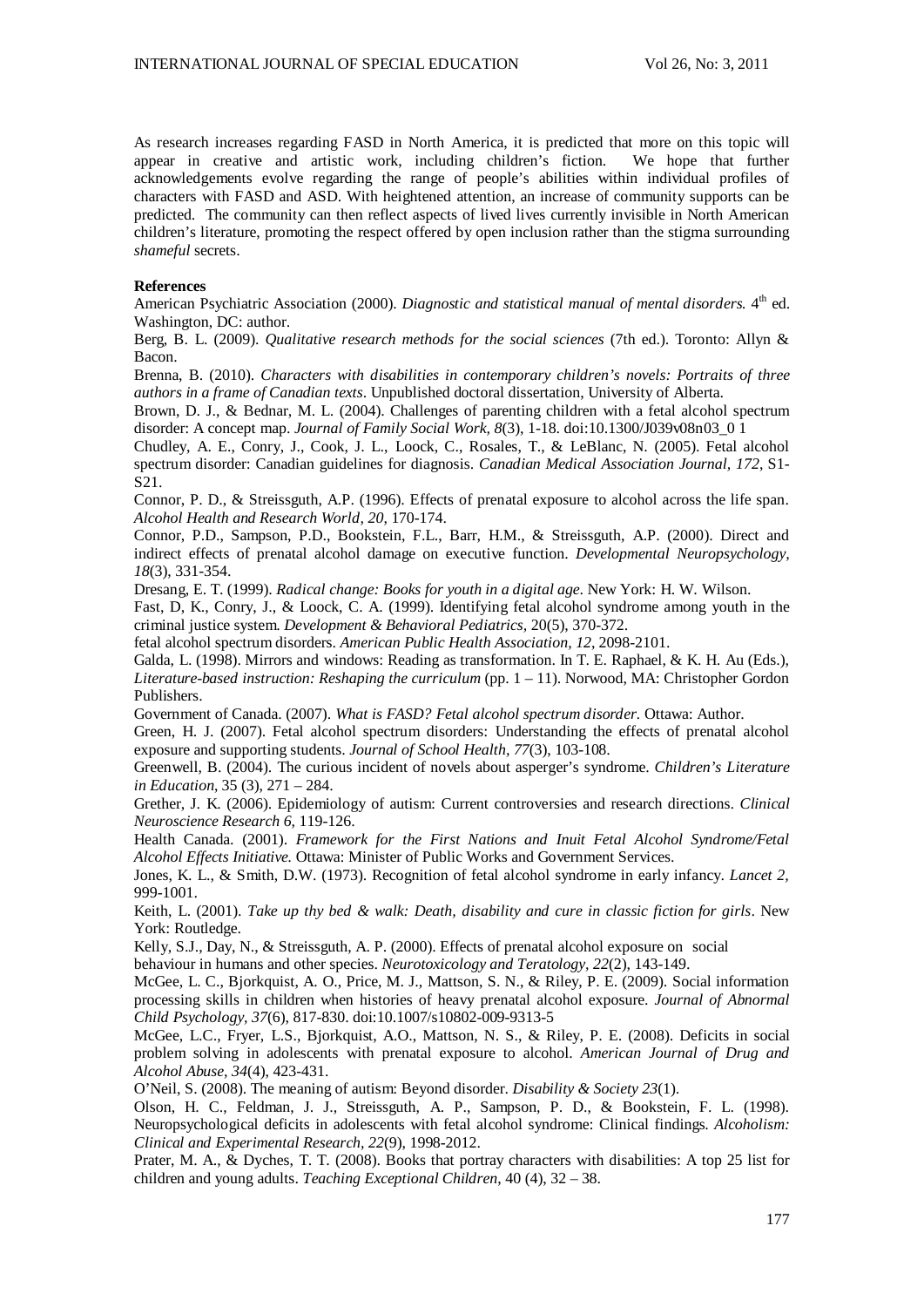Public Health Agency of Canada. (2003). *Fetal alcohol spectrum disorder: A framework for action.*  Ottawa: Public Health Agency of Canada.

Rosenblatt, L. (2005). *Making meaning with texts: Selected essays*. Portsmouth, NH: Heinemann.

Ryan, M. D., Bonnett, M. D., & Gass, B. C. (2006). Sobering thoughts: Town hall meetings on

Saskatchewan Learning (2004). *Planning for students with fetal alcohol disorder: A guide for educators.* Regina: Author.

Stratton, K., Howe, C., & Battaglia, F. C. (Eds.). (1996). *Fetal alcohol syndrome: Diagnosis, epidemiology, prevention, and treatment.* Washington, DC: Institute of Medicine, National Academy Press.

Streissguth, A. (2007). Offspring effects of prenatal alcohol exposure from birth to 25 years: The seattle prospective longitudinal study. *Journal of Clinical Psychology in Medical Settings, 14*(2), 81 101.

Thomas, S. E., Kelly, S. J., Mattson, S. N., & Riley, E. P. (1998). Comparison of social abilities of children with fetal alcohol syndrome to those children with similar IQ scores and normal controls. *Alcoholism: Clinical and Experimental Research, 22*(2)*,* 528-533.

### **Annotated Bibliography of Books for Children and Young Adults**

#### *Books about characters with Fetal Alcohol Spectrum Disorders (FASD):*

#### **Brenna, B. (2007).** *The Moon Children***. Markham, ON: Red Deer Press.**

*The Moon Children* is a Canadian realistic fiction novel for ages 9 – 12 about a friendship between Billy, a boy with a Fetal Alcohol Spectrum Disorder, and Natasha, an adopted girl from Romania. The story's setting in North Battleford, Saskatchewan, contextualizes a community talent show where Billy plans to enter his amazing yoyo routine. He and his dad have practiced the tricks, but his father, an alcoholic, has disappeared and may not return for contest—and Billy's not convinced he can perform without his dad.

#### **Gantos, J. (1998).** *Joey Pigza Swallowed the Key.* **New York, NY: HarperCollins Publishers, Inc.**

*Joey Pigza Swallowed the Key* is the first novel in a series that follows young Joey Pigza through his struggle to find himself within a turbulent mix of family, school, and personal challenges. The story centers around Joey trying to learn to control his behaviour, while dealing with his mother's desire to return to his life after leaving him with his grandmother, and his new temporary placement in a special education classroom. Will his mom be able to prove that she is ready to be a parent? Will Joey be able to feel in control of his own body? Can Joey prove that he is *not a bad kid?*

*NB: This book is a first in the Joey Pigza series, which includes What Would Joey Do, and I Am Not Joey Pigza, which were reviewed for this article; however, the first book is the only in the series which eludes to possible FASD.* 

#### *Books about characters with Autism Spectrum Disorders (ASD):*

## **Aker, D. (2007)** *The space between***. Toronto: HarperCollins.**

*The Space Between* is a Canadian realistic fiction novel for young adults. Jace—a grade 12 kid from Halifax— is in Mexico celebrating his 18<sup>th</sup> birthday when events unfold that are completely unexpected. Instead of losing his virginity, as was his original plan, he develops a perplexing friendship with a guy whom he later discovers is gay, and then watches the girl of his dreams head home to her boyfriend. Exploring what it means to be 'different,' Jace is better equipped to understand his elder brother's suicide and he eventually allows himself the chance to grieve over Stefan's death. At the same time, Jace values even more deeply his relationship with Luke, his 9 year old brother with autism.

## **Baskin, N.R. (2010).** *Anything but Typical.* **Toronto, ON: Simon & Schuster Children's Publishing**

*Anything But Typical* is a realistic fiction novel for young adults told from the perspective of Jason Blake, a 12-year-old boy with Autism. Nothing has ever been easy for Jason, as he struggles to live in a world with *neurotypicals*. However, he has always had a strong connection with words which has resulted in a love of writing. Through this love of writing, Jason develops an online bond with PhoneixBird, another writer who posts stories on the same website. As the bond strengthens Jason begins to feel as though PhoneixBird (Rebecca) could become his first real friend, but he fears she will only see the autism should they meet. Can Jason find the courage to trust Rebecca's ability to see his true self? Can Rebecca look past Jason's autism to see the true and genuine friendship that is developing around them? Can Jason find his path in a neurotypical world?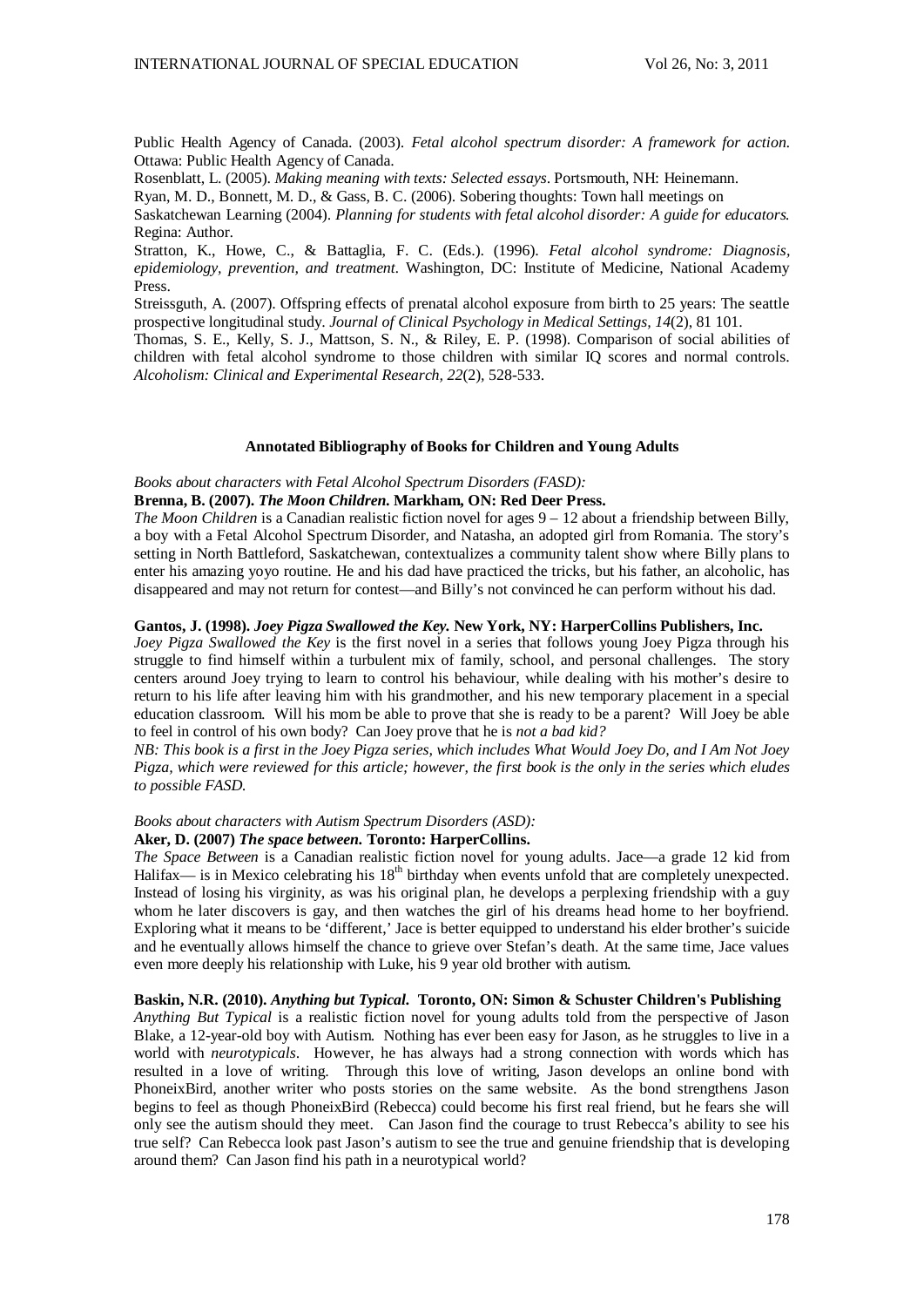## **Brenna, B. (2005).** *Wild Orchid***. Markham, ON: Red Deer Press.**

*Wild Orchid* is a Canadian realistic fiction novel for young adults. Taylor Jane Simon, an eighteen-yearold with Asperger's Syndrome, is reluctantly spending the summer with her mother in Prince Albert National Park. Due to Taylor's ingenuity and perseverance, the summer has its ups as well as its downs. Taylor gets her first job. She sees her first live theatre—*The Birthday Party*--a unique look at social interaction by Nobel prize winning playwright Harold Pinter. And she addresses a personal goal acquiring a boyfriend. Readers explore universal themes related to coming-of-age in this first-person account from the perspective of Taylor's journal.

# **Burns, L.J. & Metz, M. (2005a).** *The Case of the Nana-napper.* **New York, NY: Razorbill.**

*The Case of the Nana-napper* is the second novel in the series following Orville Wright and Agatha Wong as they attempt to solve the mystery of Agatha's Nana's sudden disappearance. Nana Wong simply would not have left town without letting someone know where she was going, nor would she have left her door open. Agatha's cunning nature and Orville's photographic memory and keen eye for detail make this pair perfect for solving the case. Was Nana Wong kidnapped? Who is the strange man in Nana Wong's photographs? Could he possibly be the kidnapper?

## **Burns, L.J. & Metz, M. (2005b).** *The Case of the Slippery Soap Star***. New York, NY: Razorbill.**

*The Case of the Slippery Soap Star* is the third novel in the series following Orville Wright and Agatha Wong as they attempt to prove false the accusation that Orville's mother stole the jewellery from the charity fundraiser. Who is the real culprit? Why is famous soap start Trey Beck picking the pockets of his fans? Are the two cases connected?

# **Burns, L.J. & Metz, M. (2005c).** *The Case of the Trail Mix-Up***. New York, NY: Razorbill**.

*The Case of the Trail Mix-up* is the third novel in the series following Orville Wright and Agatha Wong as they attempt to solve the mystery of Stu Frysley's disappearance. Stu, a school bully who has tormented Orville for years because of his Asperger's Syndrome, disappeared during a school trip. Everyone is panicking, and the search parties begin the hunt, but something is not quite right to Orville and Agatha. Where has Stu gone? Can our dynamic detectives solve the mystery before it's too late?

### **Choldenko, G. (2004).** *Al Capone Does My Shirts.* **New York, NY: Scholastic Press.**

*Al Capone Does My Shirts* is a realistic fiction novel for young adults which follows Moose Flanagan's struggle to adjust to life on Alcatraz island when his father accepts a position as a prison guard and maintenance man. The family has moved to be closer to the Esther P. Marinoff School in yet another attempt to *cure* Natalie Flanagan of her very strange behaviour. Moose, on the verge of adolescence, struggles to find himself while balancing his love for his sister, his frustration with being the neglected child, and fitting in at his new home, which just happens to be right next door to the infamous Al Capone during his stay at Alcatraz in 1935.

### **Choldenko, G. (2009).** *Al Capone Shines my Shoes.* **New York, NY: Dial Books for Young Readers.**

*Al Capone Shines My Shoes* is the sequel to *Al Capone Does My Shirts* which carries on with the story shortly after Natalie Flanagan his been accepted into the Esther P. Marinoff School. Natalie is making incredible gains in her ability to communicate and attend to other people in the world. There is only one problem – Moose sent a note asking Al Capone to help get Natalie into the school, and now he has received a note saying *your turn*. Is the note really from Al Capone? Can Moose find away to repay his debt without getting anyone in trouble?

## **Duane, D. (2002).** *A Wizard Alone.* **Orlando, FL: Harcourt, Inc.**

*A Wizard Alone* is the sixth novel in the fantasy fiction series *Young Wizards*. Kit, a young wizard, is tasked to discover why a very gifted wizard in training has gone missing during his Ordeal. Kit quickly discovers that Darryl, the wizard undergoing the Ordeal, has autism and is being viciously tormented by the Lone One. The Lone One has Darryl trapped in his inner world, and does not appear to be willing to quit his attack until he has possessed Darryl. Why is the Lone One after Darryl? How can Kit help to save Darryl without interfering with the Ordeal? Can Darryl survive?

# **Ellis, D. (1999).** *Looking for X***. Toronto: Groundwood Books.**

Eleven-year-old Khyber embarks on a desperate search for a friend through first-person narration that illuminates her intelligence and resiliency in an urban Toronto life that looks bleak from the outside but from the inside has a fine balance of edginess, warmth, and adventure. Khyber's strong, matter-of-fact